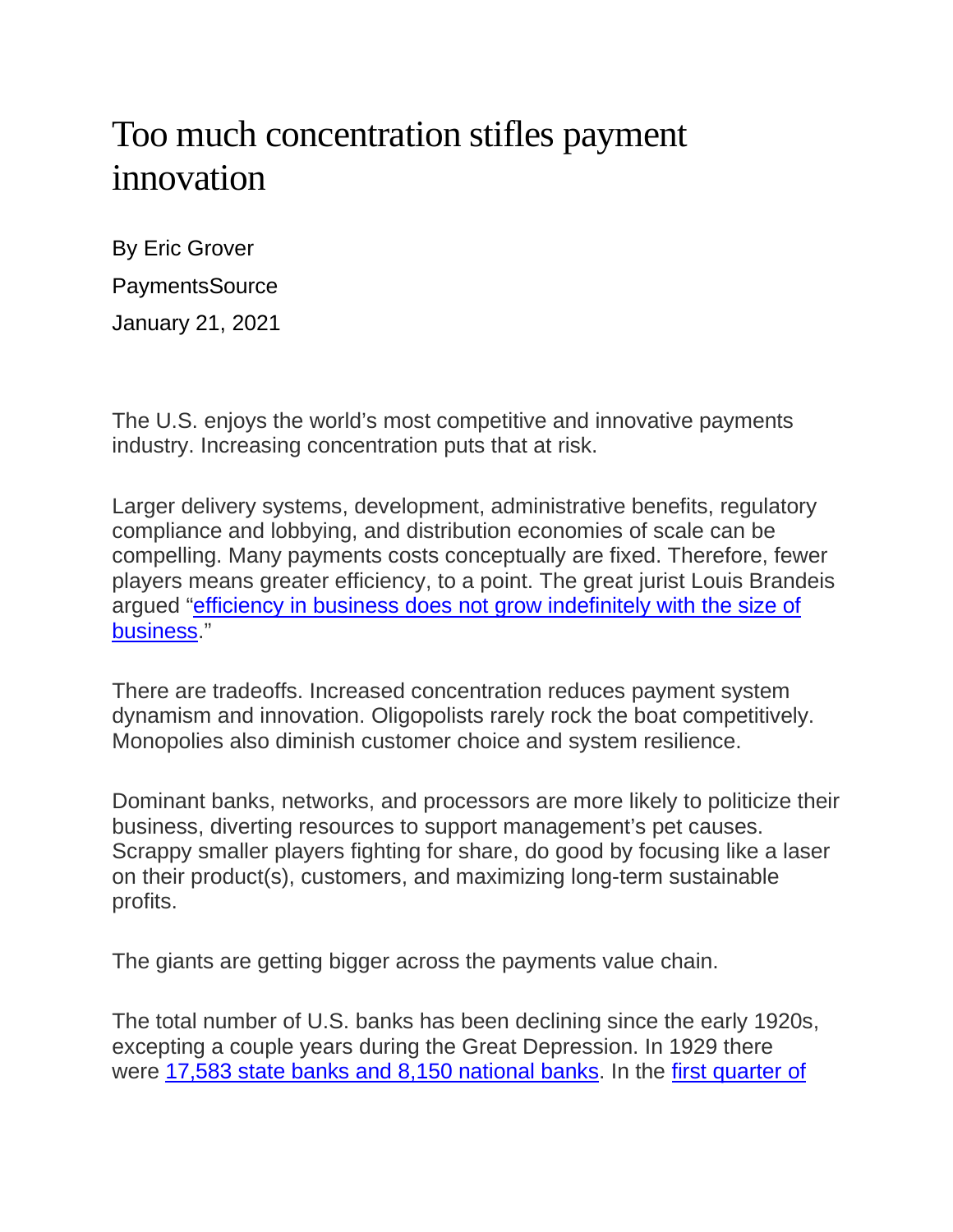[1984 there were 14,400 commercial banks.](https://fred.stlouisfed.org/series/USNUM) By the third quarter of 2020 it had fallen to 4,375.

In the mid-eighties there were 130 ATM, 30 debit, and five charge/credit networks. Notwithstanding consolidation, the network space is competitive. But PayPal is the only significant new U.S. retail payment network to emerge in the last quarter century.

The U.K. is more concentrated. Duopolists Mastercard and Visa account for [over 98% of its card payments.](https://www.psr.org.uk/sites/default/files/media/PDF/PSR_MR18_1.2_card_acquiring_market_review_Final_terms_of_reference_January_2019.pdf) In China Alipay and WeChat Pay have [94% of mobile payments.](https://www.chinabankingnews.com/2020/01/21/chinas-mobile-payments-market-grows-over-15-alipays-market-share-exceed-half/) With UnionPay, in-person retail payments creates a triopoly.

There's been a stampede of processor M&A underscored by Fiserv's, FIS's, and Global Payments' acquisitions of First Data, Worldpay, and Total Systems, respectively. If they hoover up the field it won't auger well for merchant value. [FIS and Global Payments discussed merging.](https://www.wsj.com/articles/fis-global-payments-held-unsuccessful-talks-to-merge-11608487357) Such a Gargantua wouldn't be nimbler, more customer-focused or more innovative.

Issuer processing is an oligopoly. Fiserv, FIS, and Global Payments have more than 95% of U.S. third-party credit-card-issuer processing. However, encouragingly, there's a wave of issuer-processing challengers like Marqeta, I2C, Galileo, Stripe, Adyen, RS2, HPS, and Corecard.

The Fed has a monopoly issuing cash and is one of only two ACH and wire-transfer systems, sectors where there's been little if any innovation.

In [the Innovator's Dilemma](https://smile.amazon.com/Innovators-Dilemma-Technologies-Management-Innovation/dp/1633691780/ref=sr_1_2?dchild=1&keywords=innovator%27s+dilemma&qid=1610208758&sr=8-2) Harvard Business School professor Clayton Christian argued industry leaders have a disincentive from investment in pathbreaking, often initially inferior, products their customers aren't demanding.

Payments innovation has been spearheaded by outsiders and smaller players, not dominant incumbents.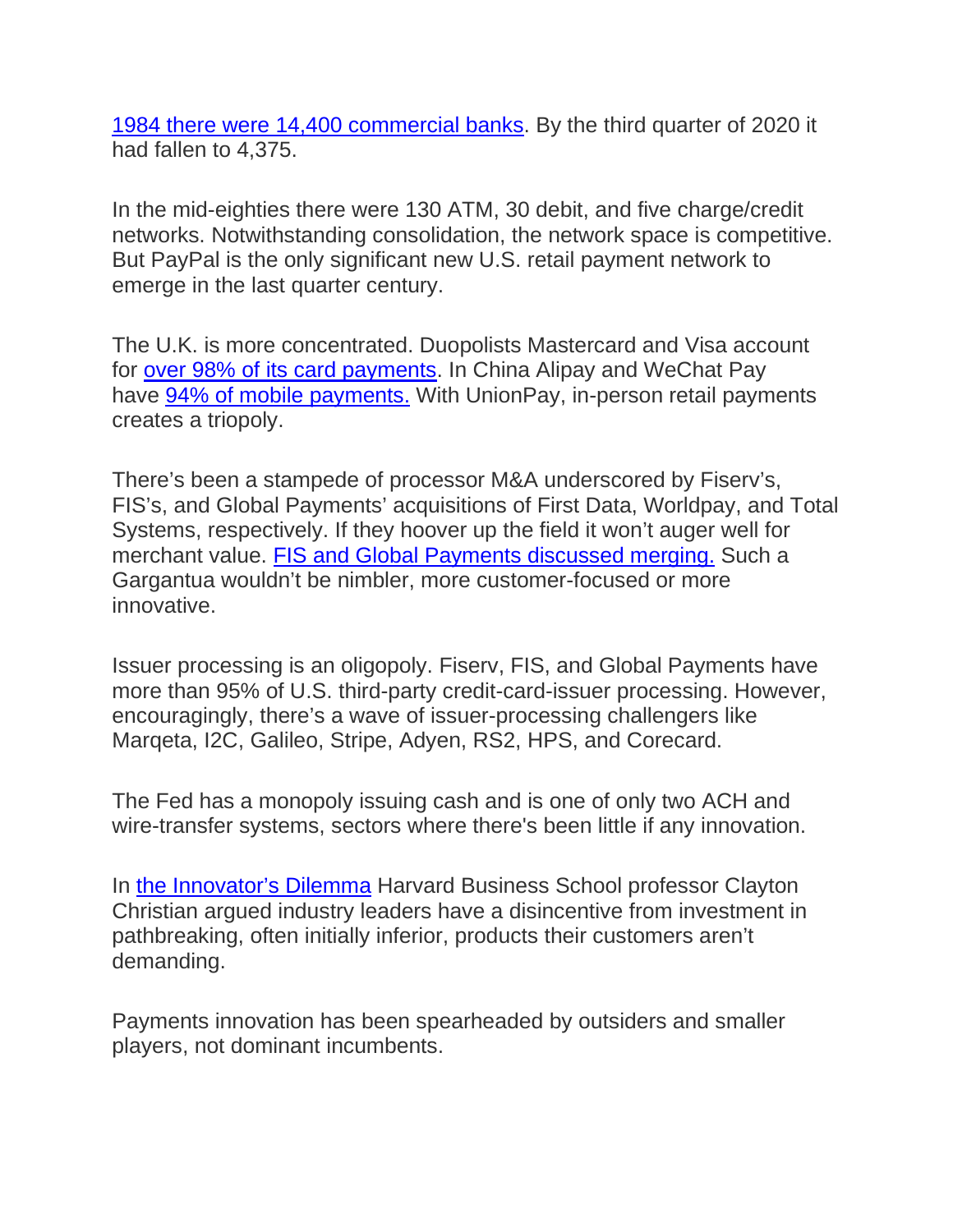In 1950 with Diners Club it was NYC financier Frank McNamara, not Citi, who invented general-purpose payment cards. In 1968 Seattle banker Dee Hock founded and was the initial CEO of the bankcard association Visa.

In 1999 radio DJ Steve Streit, not BofA, launched the first GPR prepaid card Green Dot. Fitness club operator Pete Kight, not Mastercard or Visa, in 1981 launched the most successful EBPP network Checkfree.

In the early 2000s Swiss and Chinese immigrants Daniel Chatelain and Will Graylin launched mobile- card-acceptance ventures Bozca and Way Systems, respectively. (Too early.)

Then iOS and Android changed the opportunity landscape. In 2009 Twitter co-founder Jack Dorsey started Square, which made mobile-acceptance mainstream, socialized flat and transparent pricing, built a processing brand, and streamlined merchant underwriting and retail origination.

Back in 1998 lawyer and former derivatives trader Peter Thiel and software engineers Max Levchin and Luke Nosek started Confinity, which led to the first successful digital wallet (PayPal).

Small processors like Mercury, not behemoth First Data, pioneered integrated payments.

English teacher Jack Ma founded China's preeminent mobile-payment system Alipay, not card-network monopolist UnionPay.

The Fed, appropriately, wasn't part of the digital-currency vanguard. In 1989 computer scientist David Chaum launched the first cryptocurrency Digicash. Pseudonymous Satoshi Nakamoto invented bitcoin, which went live in 2009. Serial entrepreneur Chris Larson's and programmer and entrepreneur Jeb McCaleb's Ripple (XRP) debuted in 2013. McCaleb then started Stellar (XLM) in 2014. And cryptocurrency writer and student Vitalik Buterin invented Ethereum, which launched in 2015.

Industries with dispersed market share self-correct and rarely suffer systemic failures. Failures can be healthy, allocating resources away from